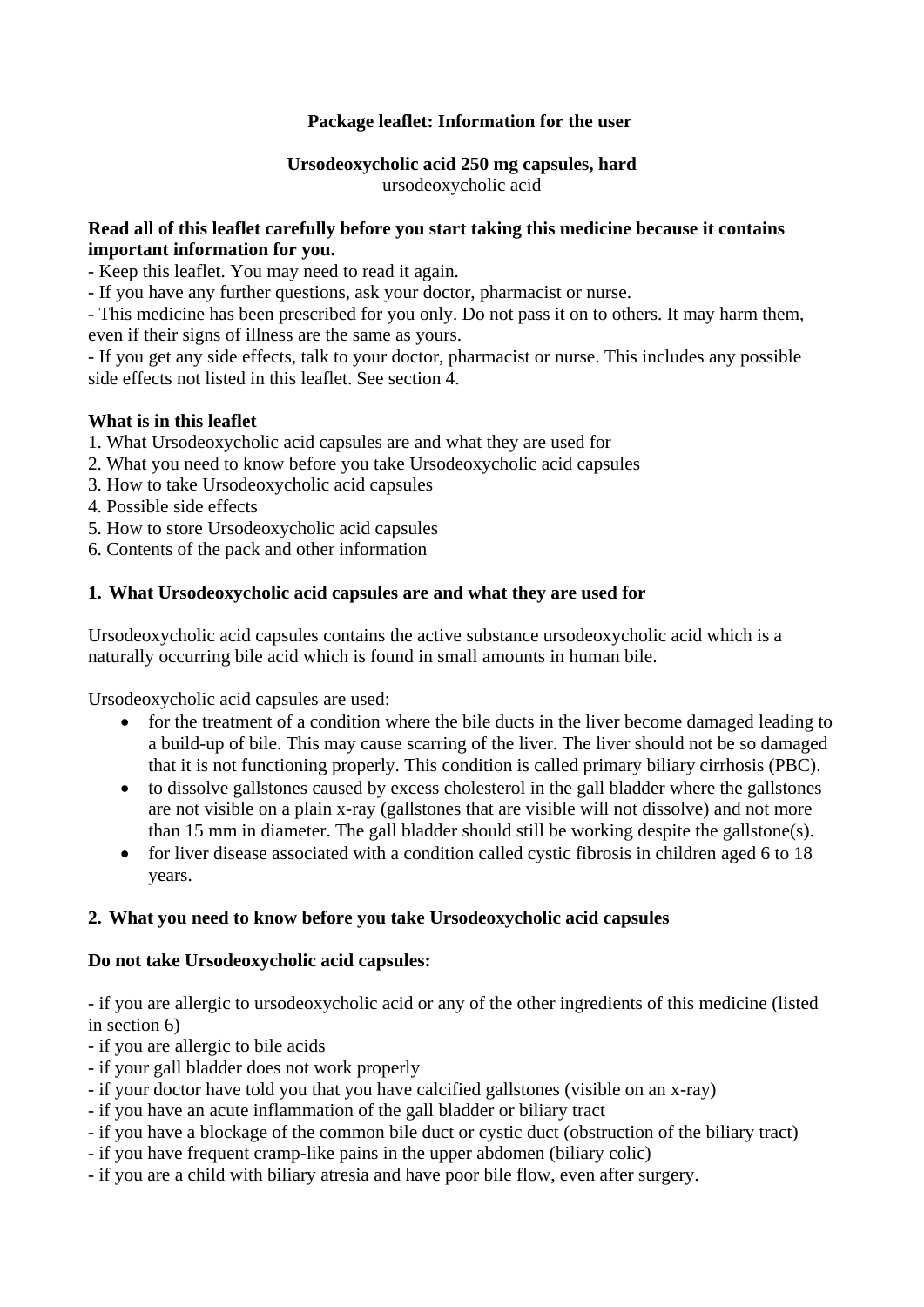Please ask your doctor about the conditions mentioned above. You should also ask if you have previously had any of these conditions or if you are unsure whether you have any of them.

# **Warnings and precautions**

Talk to your doctor or pharmacist before taking Ursodeoxycholic acid capsules.

Your doctor should test your liver function regularly every 4 weeks for the first 3 months of treatment. After this time, it should be monitored at 3 month intervals.

When used in the treatment of PBC, in rare cases the symptoms may worsen at the beginning of treatment. If this happens, please speak to your doctor about reducing your initial dose.

When used to dissolve gallstones, your doctor should arrange for a scan of your gall bladder after the first 6-10 months of treatment.

Please inform your doctor immediately if you have diarrhoea as this may require a reduction in the dose or discontinuation of treatment.

## **Other medicines and Ursodeoxycholic acid capsules**

Tell your doctor or pharmacist if you are taking, have recently taken or might take any other medicines.

A reduction in the effects of the following medicines is possible when taking Ursodeoxycholic acid capsules:

• colestyramine, colestipol (to lower blood lipids) or antacids containing aluminium hydroxide or smectite (aluminium oxide). If you must take medication that contains any of these ingredients, it must be taken at least two hours before or after Ursodeoxycholic acid capsules.

• ciprofloxacin and dapsone (antibiotics), nitrendipine (used to treat high blood pressure). It may be necessary for your doctor to alter the dose of these medicines.

A change in the effects of the following medicines is possible when taking Ursodeoxycholic acid capsules:

• ciclosporin (to reduce the activity of the immune system). If you are being treated with ciclosporin, your doctor should check the amount of ciclosporin in your blood. Your doctor will adjust its dose, if necessary.

• rosuvastatin (for high cholesterol and related conditions).

Please inform your doctor if you are taking any blood cholesterol lowering agents such as clofibrate or medicines that contain oestrogen (estrogen) especially if you are taking Ursodeoxycholic acid capsules for the dissolution of gallstones, as they may stimulate the formation of gallstones.

# **Pregnancy and breast-feeding**

If you are pregnant or breast-feeding, think you may be pregnant or are planning to have a baby, ask your doctor or pharmacist for advice before taking this medicine.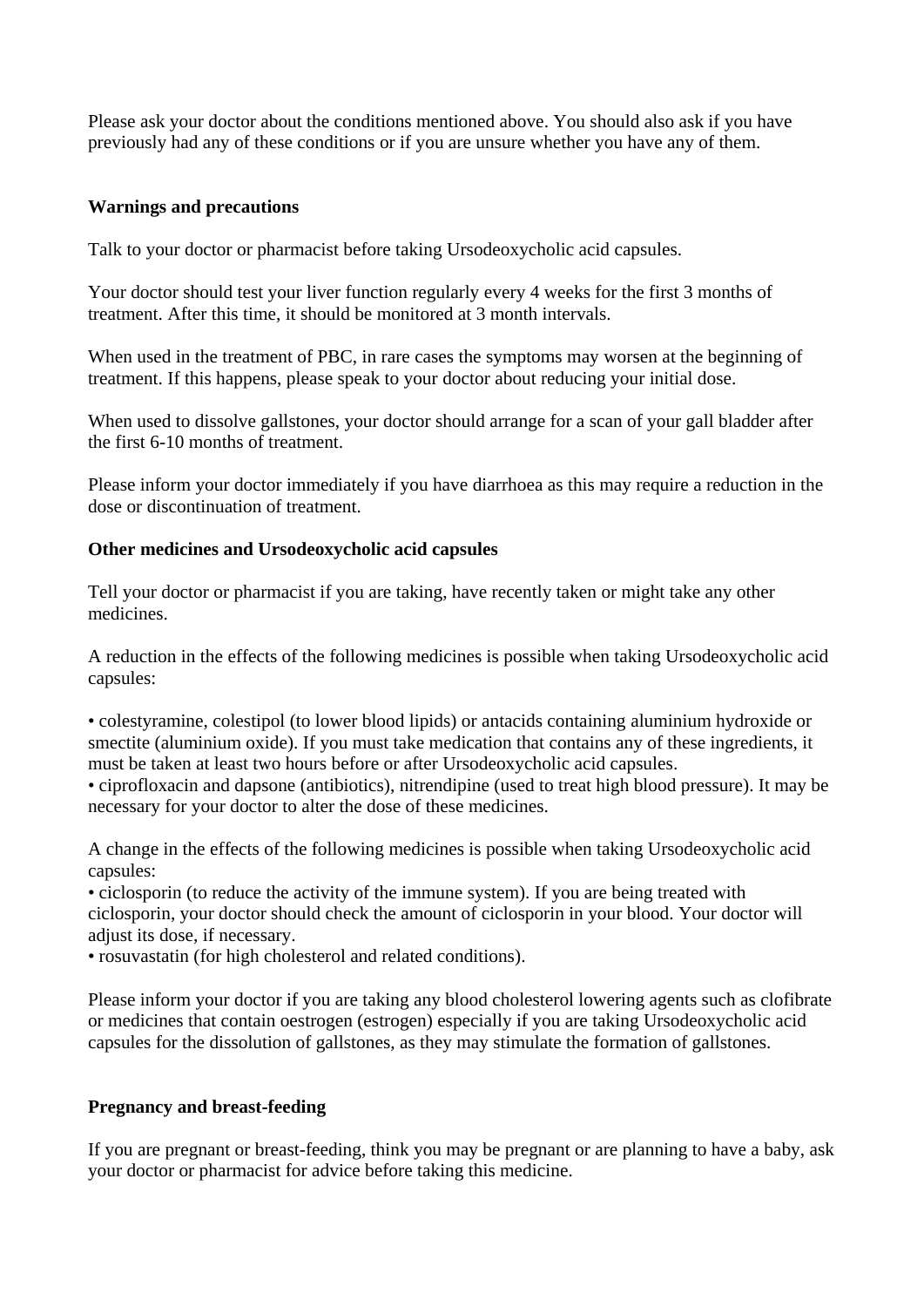## Pregnancy

You should not take Ursodeoxycholic acid capsules during pregnancy unless your doctor thinks it is absolutely necessary.

## Women of child-bearing potential

Even if you are not pregnant, you should still discuss this possibility with your doctor. Before starting treatment with Ursodeoxycholic acid capsules, your doctor will check that you are not pregnant and review your contraceptive method to make sure it is appropriate.

### Breast-feeding

It is not known if Ursodeoxycholic acid passes into breast milk. Therefore consult your doctor before use if you are breast-feeding or about to start breast-feeding.

# **Driving and using machines**

There are no known effects on the ability to drive or use machines.

# **3. How to take Ursodeoxycholic acid capsules**

Always take this medicine exactly as your doctor or pharmacist has told you. Check with your doctor or pharmacist if you are not sure.

# **For Primary biliary cirrhosis (chronic inflammation of the bile ducts):**

### *Dosage*

During the first 3 months of treatment, you should take Ursodeoxycholic acid capsules in the morning, at midday and in the evening. As liver function values improve, the total daily dose may be taken once a day in the evening.

| Body weight | Daily dose | Ursodeoxycholic Acid 250 mg capsules |              |         |                         |  |  |
|-------------|------------|--------------------------------------|--------------|---------|-------------------------|--|--|
| BW (kg)     | (mg/kg BW) |                                      | Subsequently |         |                         |  |  |
|             |            | Morning                              | Midday       | Evening | Evening<br>(once daily) |  |  |
| $47 - 62$   | $12 - 16$  |                                      |              |         |                         |  |  |
| $63 - 78$   | $13 - 16$  |                                      |              |         |                         |  |  |
| $79 - 93$   | $13 - 16$  |                                      |              |         |                         |  |  |
| $94 - 109$  | $14 - 16$  |                                      |              |         |                         |  |  |
| Over 110    |            |                                      |              |         |                         |  |  |

*How to take Ursodeoxycholic acid capsules*

Swallow the capsules whole with a drink of water or other liquid. Take your medicine regularly.

#### *Duration of treatment*

Ursodeoxycholic acid capsules may be continued indefinitely in cases of PBC.

# **Dissolution of cholesterol gallstones:**

*Dosage* The recommended dose in adults is: 10 mg/kg body weight daily, as follows: 50-62 kg: 2 capsules daily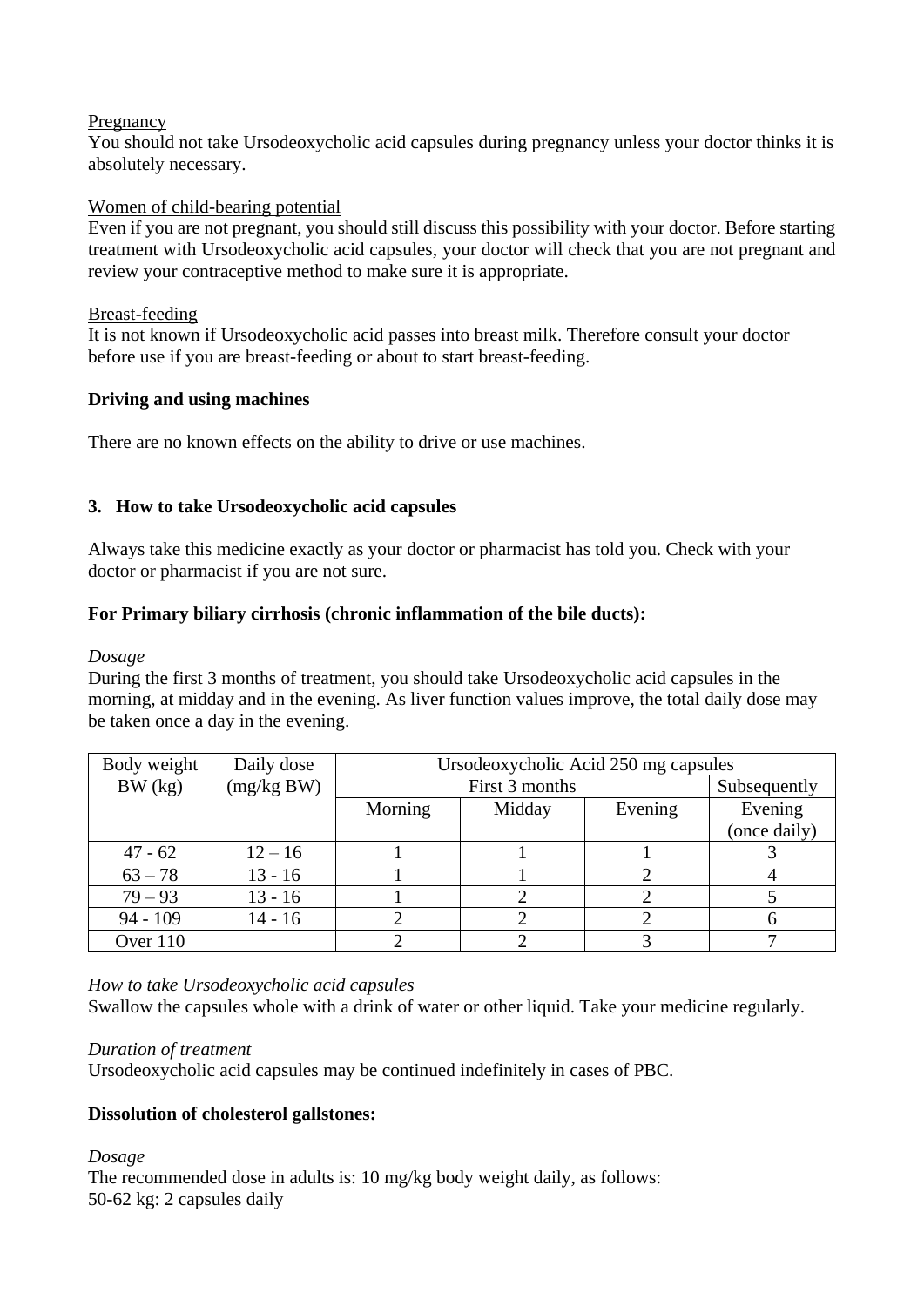63-85 kg 3 capsules daily 86-120 kg 4 capsules daily

## *How to take Ursodeoxycholic acid capsules*

Swallow the capsules whole with a drink of water or other liquid. Take the capsules in the evening at bedtime. Take your medicine regularly.

### *Duration of treatment*

It generally takes 6-24 months to dissolve gallstones. If there are no reduction in the size of the gallstones after 12 months, treatment should be stopped.

Every 6 months, your doctor should check whether the treatment is working. At each of these follow-up examinations, it should be checked whether a build-up of calcium causing hardening of the stones has occurred since the last time. If this happens, your doctor will stop the treatment.

## **Both Indications:**

## **Use in elderly:**

There is no evidence to suggest that any alteration in the adult dose is needed but your doctor will take your age and health into consideration.

## **Use in children and adolescents**

The administration of Ursodeoxycholic acid capsules is based on body weight and the condition being treated.

# **Use in children (6 to 18 years) for treatment of liver disease associated with cystic fibrosis:**

#### *Dosage*

The recommended daily dose is 20mg per kg body weight, divided in 2-3 doses. Your doctor may want to increase the dose further to 30mg per kg body weight daily if necessary.

| Body weight BW | Daily dose | Ursodeoxycholic Acid 250 mg capsules |        |         |  |  |
|----------------|------------|--------------------------------------|--------|---------|--|--|
| (kg)           | (mg/kg BW) | Morning                              | Midday | Evening |  |  |
| $20 - 29$      | $17 - 25$  |                                      |        |         |  |  |
| $30 - 39$      | $19 - 25$  |                                      |        |         |  |  |
| $40 - 49$      | $20 - 25$  |                                      |        |         |  |  |
| $50 - 59$      | $21 - 25$  |                                      | ာ      |         |  |  |
| $60 - 69$      | $22 - 25$  |                                      |        |         |  |  |
| $70 - 79$      | $22 - 25$  |                                      |        |         |  |  |
| $80 - 89$      | $22 - 25$  |                                      |        |         |  |  |
| $90 - 99$      | $23 - 25$  |                                      |        |         |  |  |
| $100 - 109$    | $23 - 25$  |                                      |        |         |  |  |
| >110           |            |                                      |        |         |  |  |

# *How to take Ursodeoxycholic acid capsules*

Take the capsules two to three times per day, as advised. Take the capsules regularly.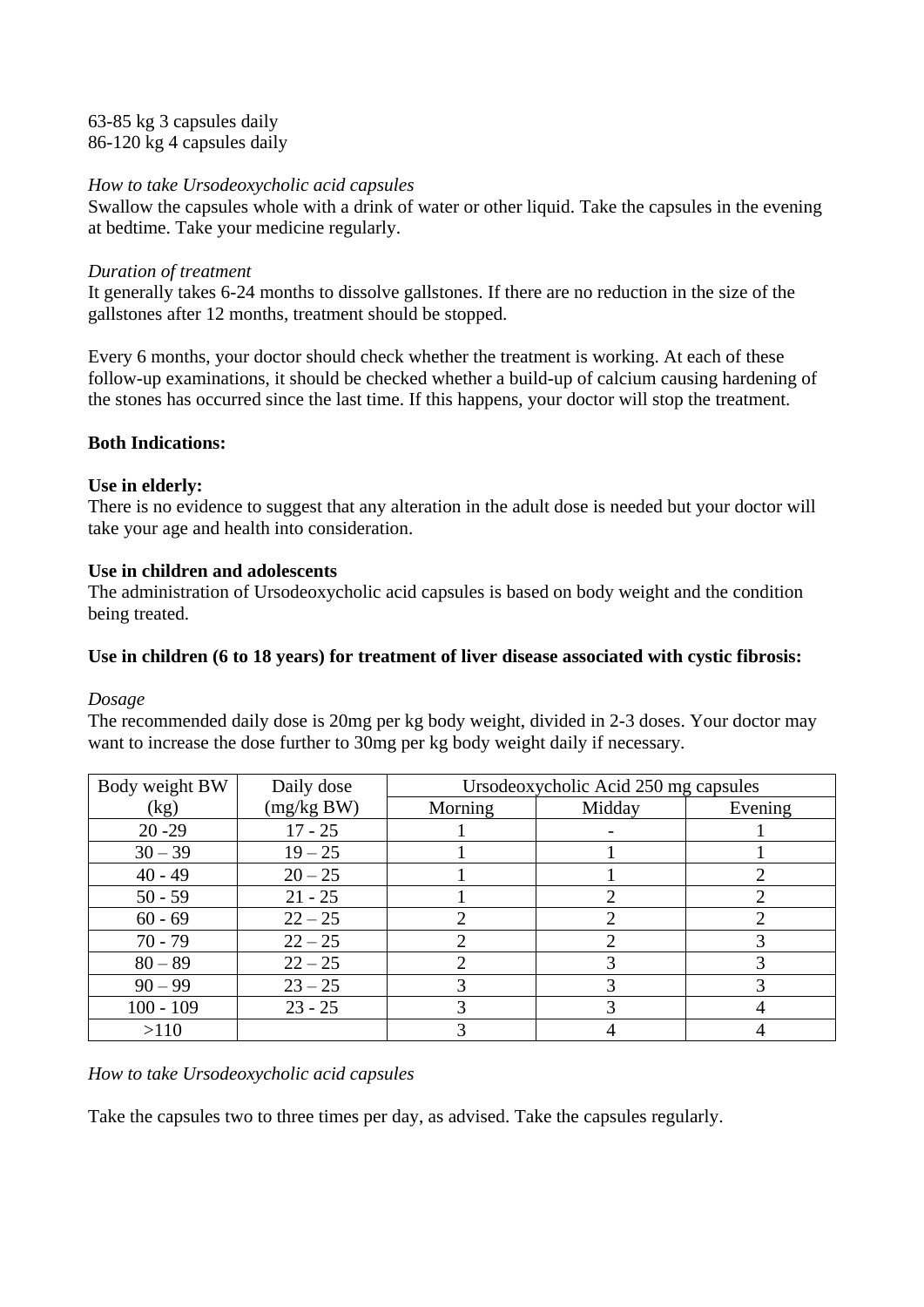## *Duration of treatment*

Treatment can be continued long term (up to 12 years) in children with cystic fibrosis associated hepatobiliary disorders.

If you feel that the effect of Ursodeoxycholic acid capsules is too strong or too weak, please talk to your doctor or pharmacist.

# **If you take more Ursodeoxycholic acid than you should**

Diarrhoea may occur as a result of overdose. Please inform your doctor immediately if you have persistent diarrhoea. If you do suffer from diarrhoea, make sure you drink enough liquids to replace your fluid and electrolyte balance.

## **If you forget to take Ursodeoxycholic acid**

Do not take a double dose to make up for a forgotten capsule, but just continue the treatment with the prescribed dose.

## **If you stop taking Ursodeoxycholic acid**

Always talk to your doctor before you decide to interrupt treatment with Ursodeoxycholic acid capsules or decide to stop your treatment early.

If you have any further questions on the use of this medicine, ask your doctor, pharmacist or nurse.

#### **4. Possible side effects**

Like all medicines, this medicine can cause side effects, although not everybody gets them.

*Common: may affect up to 1 in 10 people* 

• Soft, loose stools or diarrhoea.

*Very rare: may affect up to 1 in 10,000 people* 

• during the treatment of PBC: severe right-sided upper abdominal pain, severe worsening of liver scarring - this partially eases after treatment is stopped

• hardening of gallstones due to build up of calcium. There are no additional symptoms of this but it will show up in tests

• nettle rash (urticaria).

# **Reporting of side effects**

If you get any side effects, talk to your doctor, pharmacist or nurse. This includes any possible side effects not listed in this leaflet. You can also report side effects directly via: HPRA Pharmacovigilance Website: www.hpra.ie By reporting side effects, you can help provide more information on the safety of this medicine.